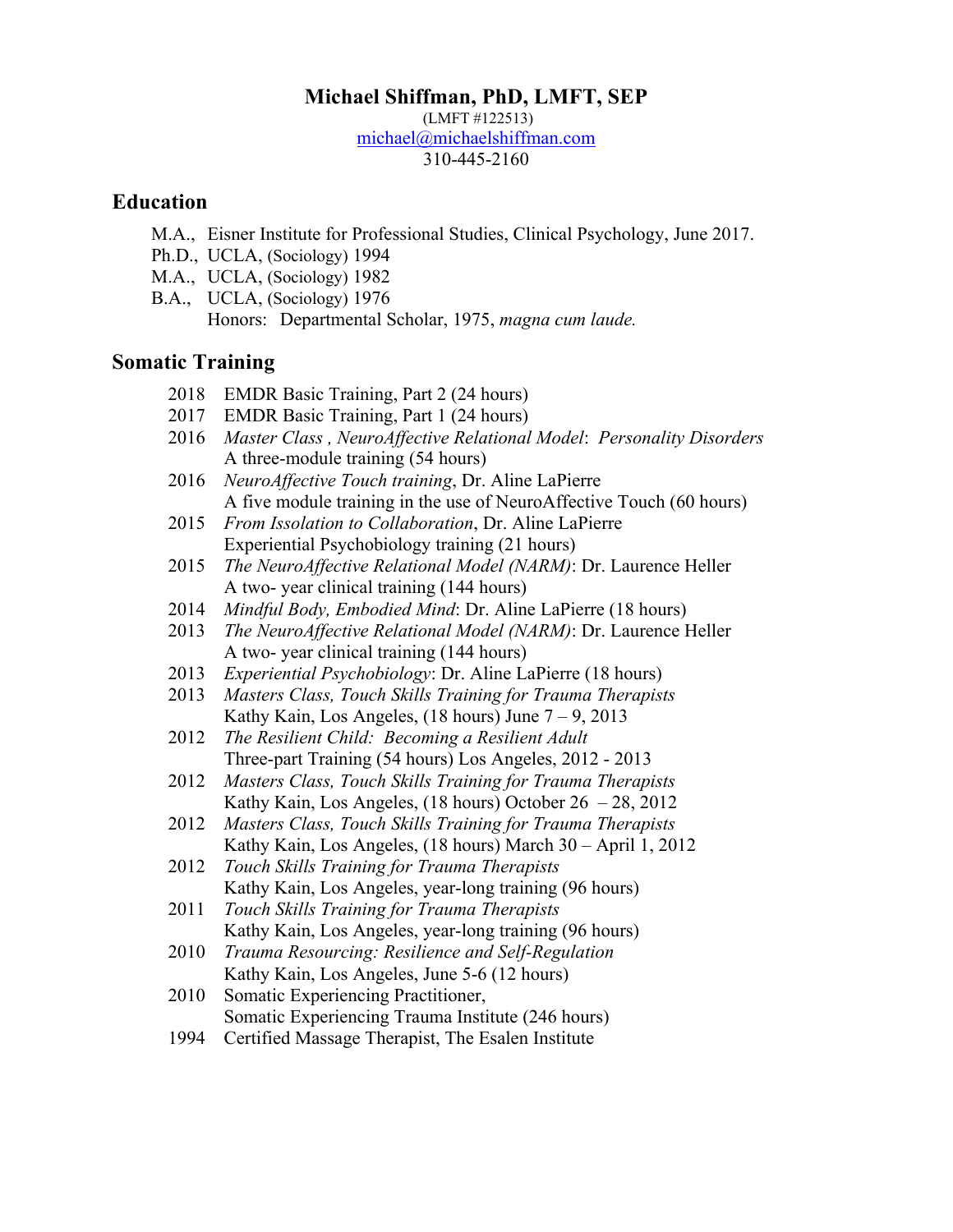# **Certifications**

PACT Trained Level 2 Therapist 2020 EMDR Trained Practitioner, 2018 Certified NARM Therapist, 2014 Certified Touch Practitioner for Trauma Resolution, 2011 Certified Somatic Experiencing Practitioner, 2010

# **Professional Memberships**

American Psychological Association **–** APA Los Angeles County Psychological Association – LACPA US Association for Body Psychotherapy **–** USABP California Association of Marriage and Family Therapists – CAMFT CAMFT, Los Angeles and San Fernando Valley Chapters American Group Psychotherapy Association (AGPA) Group Psychotherapy Association of Los Angeles (GPALA) Foundation for Human Enrichment – SETI International Society for the Study of Trauma and Dissociation (ISSTD)

# **Selected Presentations**

"Introduction to *Somatic Regulation*" A four hour workshop on July 24, 2021.

"*Somatic Regulation: Grounding, Orienting, Tracking, Titration & Pendulation*," A four hour workshop on April 17, 2021.

*"Effective Somatic Practices for Virtual Therapy in the Age of COVID-19,"* A presentation (90 minute) to the Desert CAMFT Chapter on November 20, 2020.

"*Somatic Regulation: Grounding, Orienting, Tracking, Titration & Pendulation*," A four hour workshop on July 25, 2020.

"*Mindful Self-Care and Psychological Safety*" A 90 minute presentation on May 5, 2020.

*"Twilight Conversations: How Talking About Death Enriches Our Lives*," Six-hour training with Sherry Angel, November 16, 2019

*"Mindfulness and Somatic Regulation*,*"* Six-hour training, August 27, 2019

*"Twilight Conversations: How Talking About Death Enriches Our Lives*," Six-hour training with Sherry Angel, March 10, 2019

*"Mindfulness and Somatic Regulation*,*"* Six-hour training, January 19, 2019

*"Neuroaffective Regulation: Observation and Intervention for Systemic Regulation"* Six-hour training, September 22, 2018

*"Twilight Conversations: How Talking About Death Enriches Our Lives*," Six-hour training with Sherry Angel, August 25, 2018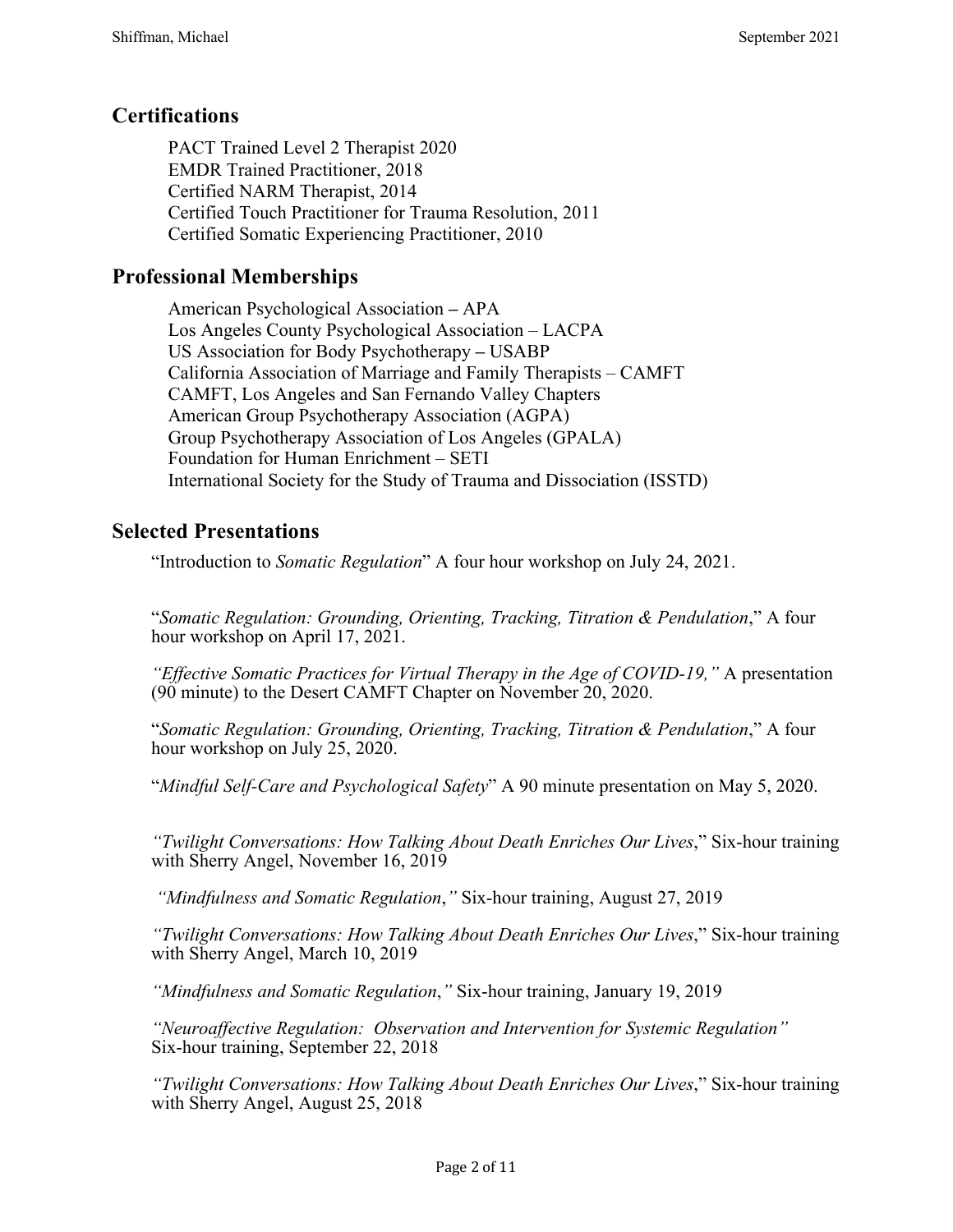*"Mindfullness and Clinical Practice*," Six-hour training, January 6, 2018

"*Homeland Security Measures to Reduce Neurobiological Hijacking: Mindfulness and Somatic Therapy*" Six-hour training, April 8, 2017

"*Mindfulness in Clinical Supervision*." A talk for the 19th Annual Field Instructor and Preceptor Appreciation Breakfast, California State University, Los Angeles School of Social Work, May 1, 2015.

"*Mindfulness, Chaos and Uncertainty: Working Our Edge in the Face of the Unknown.*" Co-presented with Dr. Terry Marks-Tarlow, Los Angeles, California, May 31, 2014.

"*Homeland Security Measure for the Prevention of Neurobiological Hijacking: Self-Regulation in the Face of Terrible Knowledge."* Vicarious Trauma: Wellness Strategies for Helping Professionals and their Organizations. A Program of Children's Institute Inc., in Collaboration with the S. Mark Taper Foundation Child Trauma Training Academy, Los Angeles, California, November 8-9, 2012.

"*Mindfulness Meditation as a Best Practice Intervention for Managing Stress and Processing Traumatic Events*," a presentation to the Los Angeles Fire Department Peer Support Program, November 7, 2007.

"*Breaking Reactive Patterns: Mindfulness Meditation and Strong Emotions*," workshop presented at the 27th Annual Conference of the California Association of Drug and Alcohol Counselors, Sacramento CA, October 6, 2007.

"*The Men's Movement: An Exploratory Empirical Investigation*," paper presented at the 80th Annual Meetings of the American Sociological Association, Washington D.C., August 26-30, 1985.

# **Reports & Publications**

Leibowitz, Arlene, Michael Shiffman and Jonathan Fielding. *Evaluation of the Long-term Impacts of the Medi-Cal Managed Care Expansion Phase 1*, report prepared for the California Department of Health Services under Interagency Agreement #9623930, 1998.

Shiffman, M. *Family Traumatization: Dissociation, Alexithymia and Post-traumatic Effects in Adult Children of Alcoholics,* doctoral dissertation (UCLA), 1994.

"The Men's Movement: An Exploratory Empirical Investigation," in Michael Kimmel (ed.) *Changing Men: New Directions in Research on Men and Masculinity*, Sage, 1987.

"The Rise and Decline of Communist Leadership in the Transport Workers Union (CIO), 1933-1949," in Maurice Zeitlin (ed) *How Mighty a Force: Studies of Workers' Consciousness and Organization in the United States*, Monograph and Research Series: 35: 213-306, Institute of Industrial Relations, UCLA, 1983.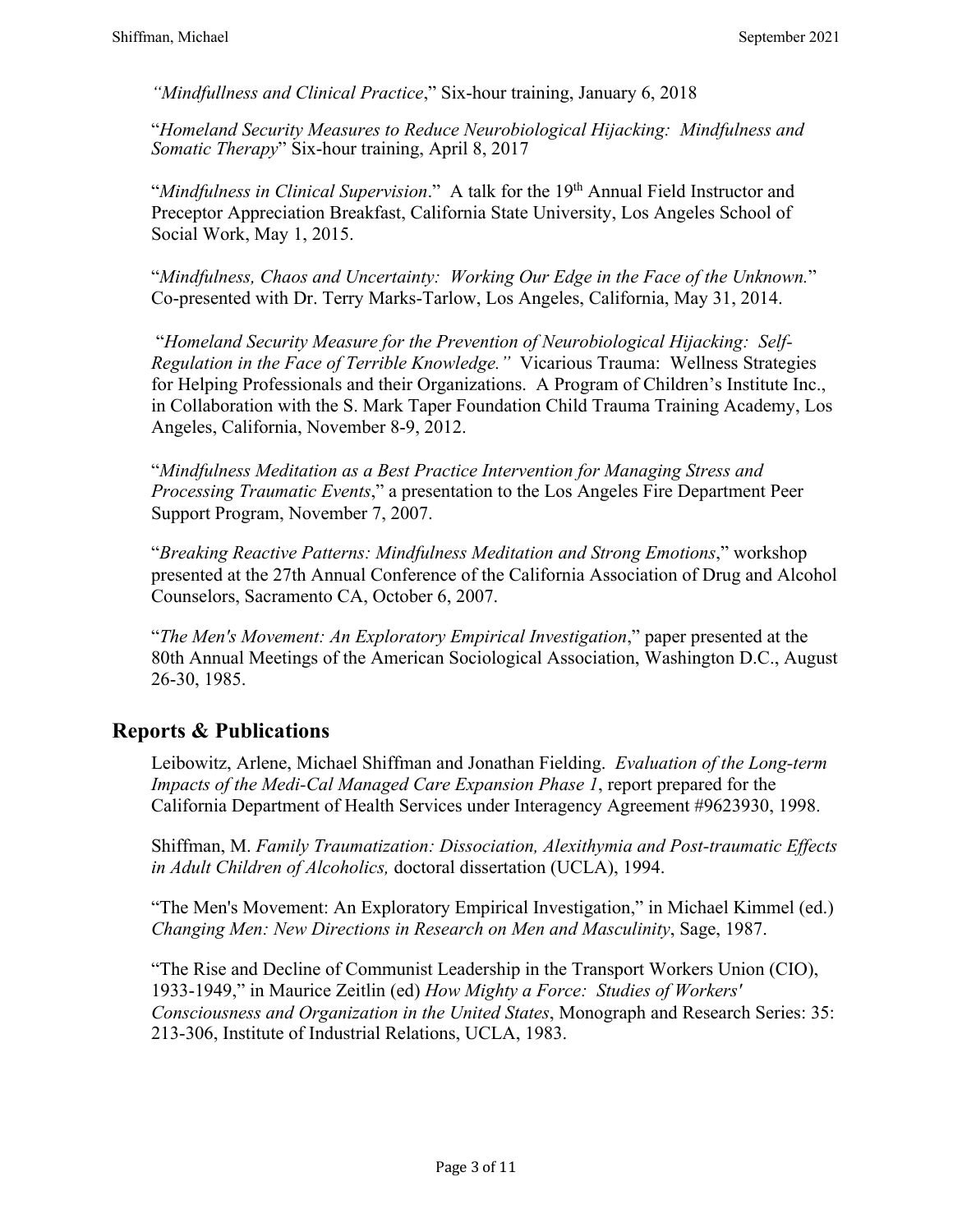# **Selected Employment**

- **Private Practice, Licensed Marriage and Family Therapist (LMFT#122513),** October 19, 2020 to present**.** Psychotherapy for individuals, couples and groups.
- **Associate Marriage and Family Therapist, The Chicago School of Professional Psychology Westwood Counseling Center, October 2018 – July 31, 2019.** Internship with individual and group supervision. Clinic closed July 31, 2019.
- **Associate Marriage and Family Therapist, Eileen Paris, LMFT, 2017- present.** Private practice internship.
- **Associate Marriage and Family Therapist, David Plotkin, PhD & Associates, 2018.** Private practice internship.

## **MFT Trainee, Counseling West, 2016-2017**

Traineeship with weekly group supervision and training.

#### **Somatic Therapist, The Insight Center, 2006 – present.**

Clinical practice based in relational bodytherapy that includes the therapeutic use of touch. Specialties include trauma resolution, anxiety and panic, substance abuse and recovery, sex and gender issues, and chronic pain.

## **Co-Founder, The Insight Center, 2006 – present.**

The Insight Center is dedicated to teaching mindfulness meditation and somatic practices to professionals and the general public. I have developed curriculum for a continuing education training program in mindfulness practices and somatic therapy. I teach classes, lead workshops and retreats, provide individual counseling, lead corporate trainings, maintain the Center's continuing education authorizations, and coordinate trauma related clinical trainings for other faculty.

The Insight Center is authorized to provide continuing education by the *American Psychological Association*.

## **Founder, MettaWorks™, 2002 – 2006.**

Created MettaWorks as a vehicle for technology consulting including hosting and developing websites. MettaWorks also provided technical consulting and program evaluation services.

## **Founder, LA Dharma™, 1999 – present.**

Launched new non-sectarian Buddhist organization. Organized two events with 500 participants, more than 60 daylong events with invited teachers, and more than 60 halfday or evening events. Taught mindfulness meditation classes for beginning and experienced meditators since 2002. Host meditation and study groups, administer special events, manage and develop websites, support technology infrastructure.

## **Co-Founder and Director of Evaluation, Pivotal Point™, 1999 – 2003.**

Prepared all necessary paperwork for 501(c)3 incorporation. Developed classroom-based programs for public and private schools, prepared program curriculum, brochures and website. Wrote and negotiated contracts, designed evaluation instruments, collected pre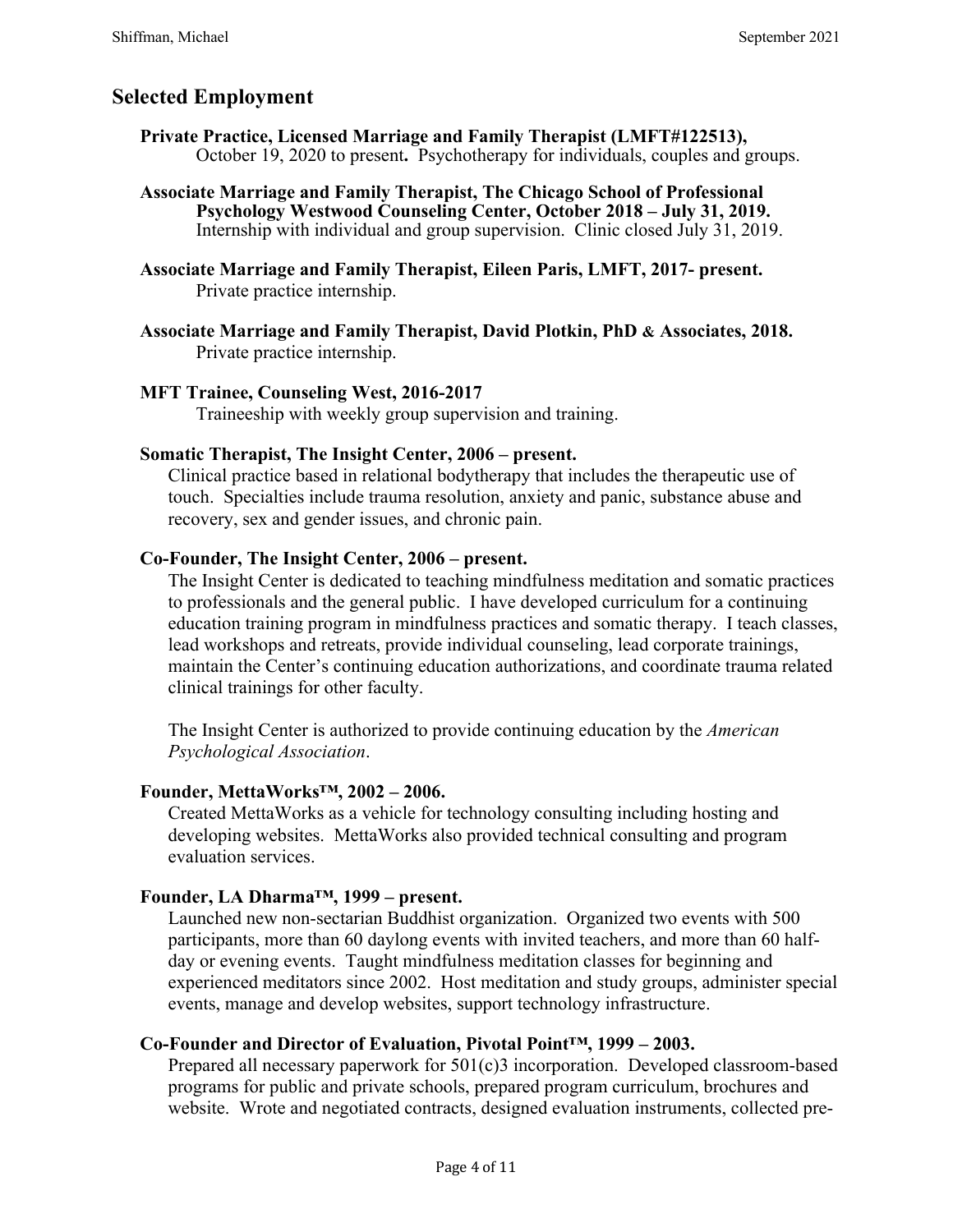post test data from schools under contract, developed and hosted website. Conducted program evaluations and delivered presentations to principals and staff.

# **Senior Grant Writer, Tarzana Treatment Center, 1999.**

Prepared three related grants for the funding of one residential and two non-residential adolescent substance abuse treatment programs for a total request of \$1.2 million dollars. Two were funded for just less than one million dollars.

# **Project Manager, UCLA Department of Pediatrics, 1998.**

Assisted in the design of two national research projects and served as liaison with two Federal agencies and a non-profit foundation; developed proposals, budgets and presentations; supervised small staff; developed survey instruments and research strategies; conducted site visits; installed and managed computer networks. Doubled Federal project budget and integrated new funding from Bureau of Indian Affairs.

## **Project Manager, UCLA School of Public Policy and Social Research, 1997 – 1998.**

Full management responsibility for a project to evaluate Medi-Cal managed care for the California Department of Health Services (CDHS). Served as liaison to CDHS; responsible for final project design, agency compliance, budget, data collection (phone interviews and focus groups); and wrote progress reports, portions of final report, and prepared final report for delivery. Participated in special monthly meetings of the CDHS executive committee in Sacramento. Trained and supervised staff, coordinated and supervised consultants, created and managed technical systems for mission critical data.

## **Technical Analyst, CyberMedia, Inc., 1995 – 1996.**

As the 2<sup>nd</sup> technical support engineer, I helped develop and supervised the technical support department and assisted the growth from 1 to 75 people.

## **Program Evaluator, Children's Institute International, 1994.**

Evaluated the child sexual abuse training program. Prepared end-of-year report and a successful annual renewal proposal for their \$1.25 million budget.

## **Technical Support Specialist, Quarterdeck Office Systems, 1992 – 1994.**

Provided telephone technical support to the general public and corporate clients for crossplatform computing (UNIX and Windows) and memory management.

## **Technical Analyst, Integrated Technologies, 1990 – 1997.**

Provided comprehensive technical consulting and training services to individuals, companies and universities. Provided training for software applications, graphics design and desktop publishing; supported networks and evaluated hardware and software for compatibility and client suitability.

## **Programmer Analyst, UCLA International Studies and Overseas Programs, 1988 – 90.**

Provided training, database management and desktop publishing services. Supported software and hardware for 120 workstations used by 150 students, faculty and staff. Designed, implemented and administered Novell network for accounting department.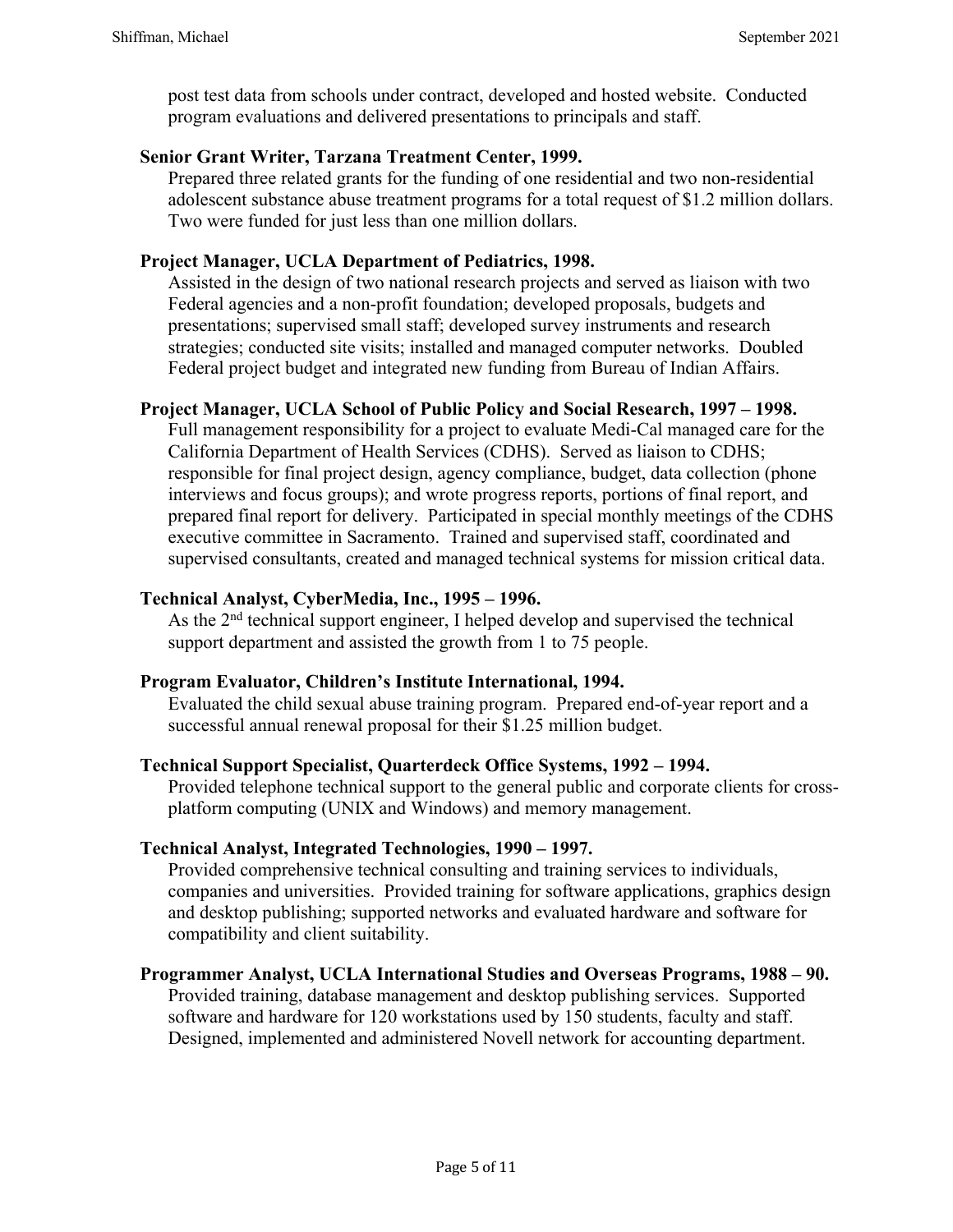## **Programmer Analyst, UCLA Center for the Study of Women, 1985 – 1988.**

Set up the Center's founding computer systems, provided training, database design and management, desktop publishing services, and technical support for the director and seven staff.

#### **Instructor, Loyola Marymount University, Summer 1985.**

Taught the *Sociology of the Family*.

## **Teaching Associate, UCLA Department of Sociology, 1984 – 1985.**

Assisted with *Sociology of the Family*, *Sociology of Emotions*, *Social Change*, *Social Movements, Mass Communication, Social Stratification,* and *Introductory Sociology.*

# **Selected Trainings Attended**

| 2020 Clinical Application of the Adult Attachment Interview |
|-------------------------------------------------------------|
| Joni Lavick, LMFT                                           |
| October 17, 2020                                            |

- 2020 *The Opposite of Addiction is Connection* Andrew Susskind, LCSW September 26, 2020
- 2020 *Stories of Ourselves* Elaine Rosenson, LMFT August 15, 2020
- 2020 *Got a Griever in your Office?* Debi Frankle, LMFT June 20, 2020
- 2020 *The Parenting Process* Eileen Paris, PhD, PsyD, LMFT May 16, 2020
- 2020 *Mindfulness and Compassionate Art Therapy* Noah Hass-Cohen, PsyD, ATR-BC, LMFT April 18, 2020
- 2020 *Paradoxes of Neuroplasticity* Terry Marks-Tarlow, PhD March 14, 2020
- 2020 *Clinical Application of the Adult Attachment Interview* Joni Lavick, LMFT February 15, 2020
- 2020 *The Stories of Ourselves* Elaine Rosenson, LMFT January 25, 2020
- 2019 *Clinical Application of the Adult Attachment Inventory* Joni Lavick, LMFT October 26, 2019
- 2019 *Healing Shame Core Workshop: The Lyon/Rubin Method for Healing Shame* Brian Mahan with Sheila Lyon LMFT, and Brett Lyon, PhD, SEP October 19-20, 2019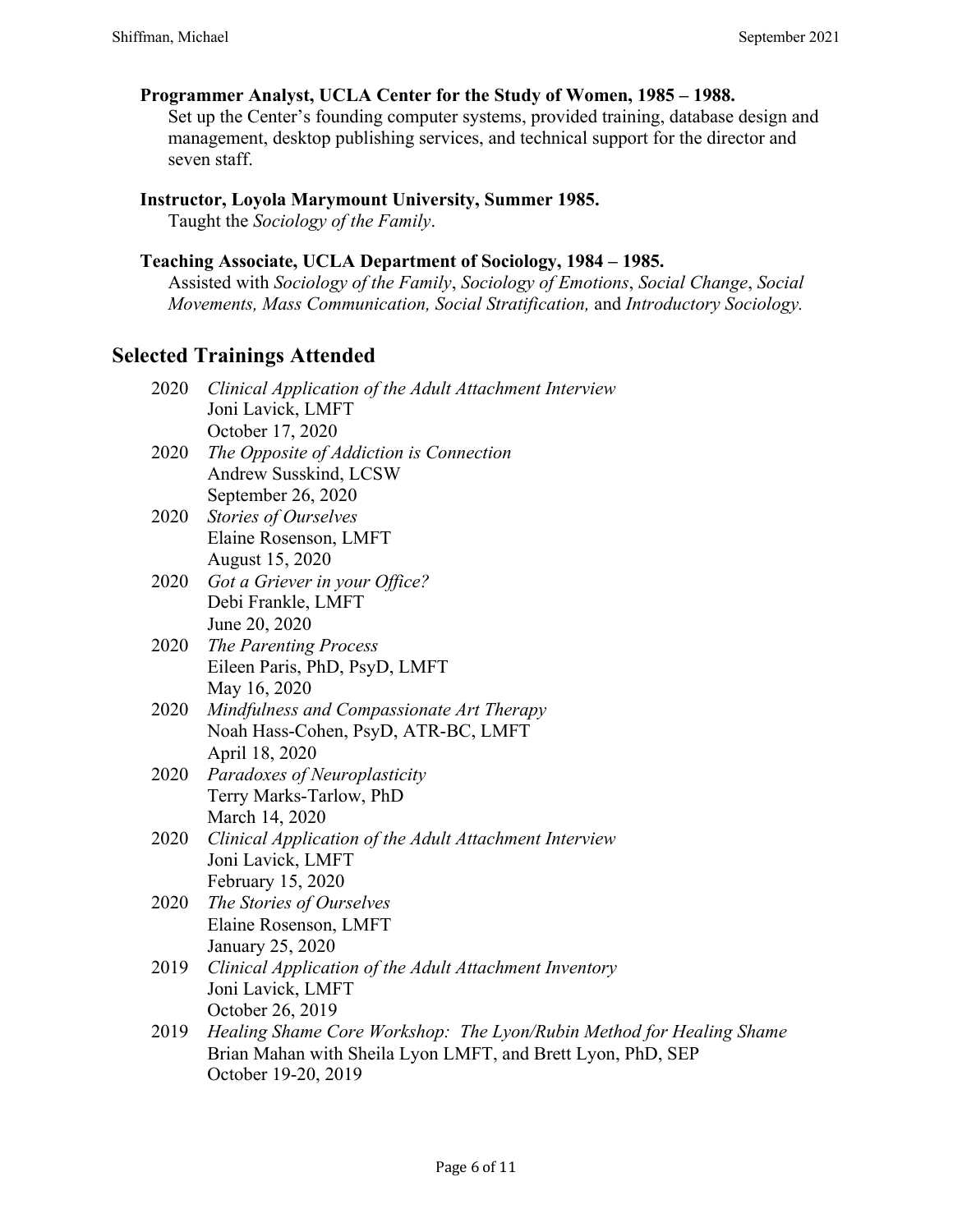| 2019 | Transgender and Gender-fluid Clients: What Therapists Need to Know<br>Casey Wietzman, LMFT and Grace O'Connor, AMFT |
|------|---------------------------------------------------------------------------------------------------------------------|
|      | September 14, 2019                                                                                                  |
| 2019 | Understanding Interpersonal Neurobiology                                                                            |
|      | Terry Marks-Tarlow, PhD                                                                                             |
|      | April 20, 2019                                                                                                      |
| 2019 | AGPA Connect: National Conference, Los Angeles,                                                                     |
|      | February 25 - March 3.                                                                                              |
| 2019 | Clinical Application of the Adult Attachment Inventory                                                              |
|      | Joni Lavick, MFT                                                                                                    |
|      | February 16, 2019                                                                                                   |
| 2018 | <b>GPALA Fundamentals of Process Group Psychotherapy</b>                                                            |
|      | November 3-4, 2018                                                                                                  |
| 2018 | A New Understanding of Addiction                                                                                    |
|      | Joni Lavick, LMFT & Gaetano Vacarro, PhD                                                                            |
|      | September 8, 2018                                                                                                   |
| 2018 | The Mask of Self-Deception                                                                                          |
|      | Terry Marks-Tarlow, Ph.D.                                                                                           |
|      | June 23, 2018                                                                                                       |
| 2018 | Introduction to Voice Dialogue                                                                                      |
|      | Elaine Rosenson, LMFT                                                                                               |
|      | April 21, 2018                                                                                                      |
| 2018 | Acceptance and Commitment Therapy Boot Camp                                                                         |
|      | Steven Hayes, Ph.D., Robyn Walser, Ph.D., Kelly Wilson, Ph.D.                                                       |
|      | February 15-18, 2018                                                                                                |
| 2017 | Repairing Intimate Relationships                                                                                    |
|      | Eileen Paris, Ph.D., Psy.D.                                                                                         |
|      |                                                                                                                     |
|      | June 10, 2017                                                                                                       |
| 2017 | Clinical Application of the Adult Attachment Inventory                                                              |
|      | Joni Lavick, MFT                                                                                                    |
|      | May 6, 2017                                                                                                         |
| 2017 | Voice Dialogue                                                                                                      |
|      | Elaine Rosenson, MFT                                                                                                |
|      | April 22, 2017                                                                                                      |
| 2017 | Clinical Application of the Adult Attachment Inventory                                                              |
|      | Joni Lavick, MFT                                                                                                    |
|      | March 25, 2017                                                                                                      |
| 2017 | The Wacky World of Fractals                                                                                         |
|      | Terry Marks-Tarlow, Ph.D.                                                                                           |
|      | February 25, 2017                                                                                                   |
| 2017 | The $21^{st}$ Century Psychotherapist                                                                               |
|      | Joni Lavick, MFT                                                                                                    |
|      | February 11, 2017                                                                                                   |
| 2016 | NeuroAffective Touch Training                                                                                       |
|      | Aline LaPierre, Psy.D.                                                                                              |
| 2016 | <b>Working with Guilt and Shame</b>                                                                                 |
|      | Laurence Heller, Ph.D.                                                                                              |
|      | November 12, 2016                                                                                                   |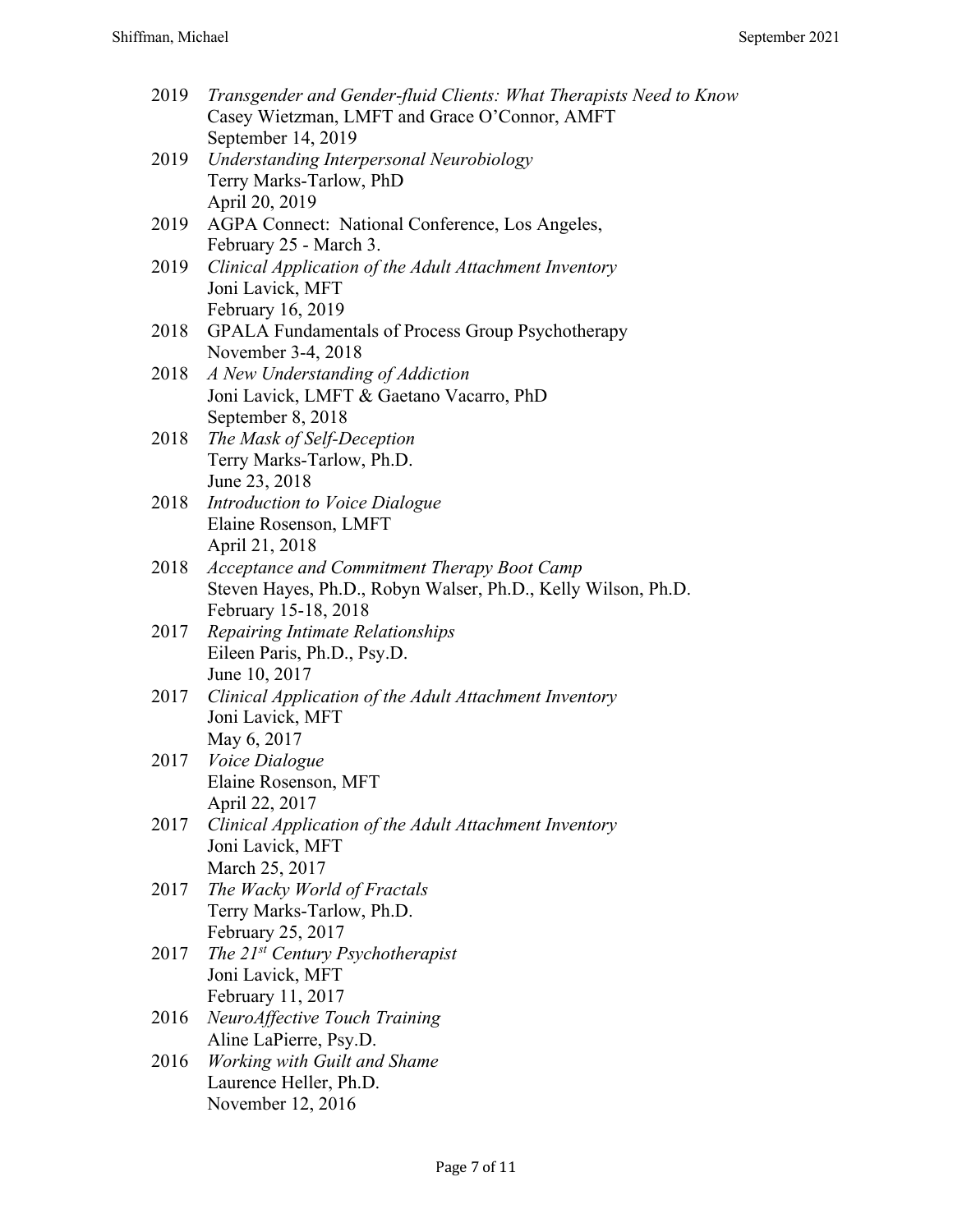| 2016 | <i>Voice Dialogue Training Group</i>                                                                                        |
|------|-----------------------------------------------------------------------------------------------------------------------------|
|      | Elaine Rosenson, MFT                                                                                                        |
|      | April – November (28 hours)                                                                                                 |
| 2016 | The $21^{st}$ Century Psychotherapist                                                                                       |
|      | September 24, 2016                                                                                                          |
|      | Joni Lavick, MFT                                                                                                            |
| 2016 | Penetraing the Defenses & Surmounting Shame                                                                                 |
|      | Susan Warren Warshow, LCSW and Jon Fredersickson, MSW                                                                       |
|      | September 17-18, 2016                                                                                                       |
| 2016 | Surmounting Shame: Video Analysis of the Change Process 2                                                                   |
|      | Susan Warren Warshow, LCSW                                                                                                  |
|      | July 30, 2016                                                                                                               |
| 2016 | Repairing Family Trauma                                                                                                     |
|      | Eileen Paris, Psy.D., Ph.D.                                                                                                 |
|      | June 11, 2016                                                                                                               |
| 2016 | Beyond Safety in to Play                                                                                                    |
|      | Terry Marks-Tarlow, Ph.D.                                                                                                   |
|      | June 4, 2016                                                                                                                |
| 2016 | Surmounting Shame: Video Analysis of the Change Process                                                                     |
|      | Susan Warren Warshow, LCSW                                                                                                  |
|      | April 16, 2016                                                                                                              |
| 2016 | Seemed like the Right Call at the Time: Good Intuition or Bad Judgment                                                      |
|      | Terry Marks-Tarlow, Ph.D.                                                                                                   |
|      | February 27, 2016                                                                                                           |
| 2015 | The Body Remembers, Integrating the Body and Mind for Trauma Recovery                                                       |
|      | Babette Rothschild, LCSW                                                                                                    |
|      | November 13-14, 2015                                                                                                        |
| 2015 | Being Creativity: Fine-Tuning the Inherent Potential of the Psychotherapist                                                 |
|      | Terry Marks-Tarlow, Ph.D. and Victoria Stevens, Ph.D.                                                                       |
|      | October 24, 2015                                                                                                            |
| 2015 | The Parenting Process: Interrupting Generational Trauma                                                                     |
|      | Eileen Paris, Psy.D., Ph.D.                                                                                                 |
|      | October 9-10, 2015                                                                                                          |
| 2015 | The Body-Mind of Professional Self-Care                                                                                     |
|      | Babette Rothschild, LCSW                                                                                                    |
|      | March 20, 2015                                                                                                              |
| 2013 | Case Consultation,                                                                                                          |
|      | Dr. Peter Levine                                                                                                            |
|      | Los Angeles, March 23, 2013                                                                                                 |
| 2011 | Healing Moments in Trauma Treatment                                                                                         |
| 2010 | UCLA Extension, March $11 - 13$ , 2011                                                                                      |
|      | Regulating and Maintaining Connections: Faces, Eyes, Voices and Touch in<br>Relational, Somatic and Developmental Therapies |
|      | Dr. C. Sue Carter and Dr. Stephen Porges                                                                                    |
|      | San Francisco, December 4, 2010                                                                                             |
| 2010 | When Stress Causes Pain: Innovative Treatments for Mind-Body Disorders,                                                     |
|      | UCLA, March $27 - 28$ .                                                                                                     |
| 2009 | Case Consultation, Dr. Peter Levine                                                                                         |
|      | San Diego, December 5.                                                                                                      |
|      |                                                                                                                             |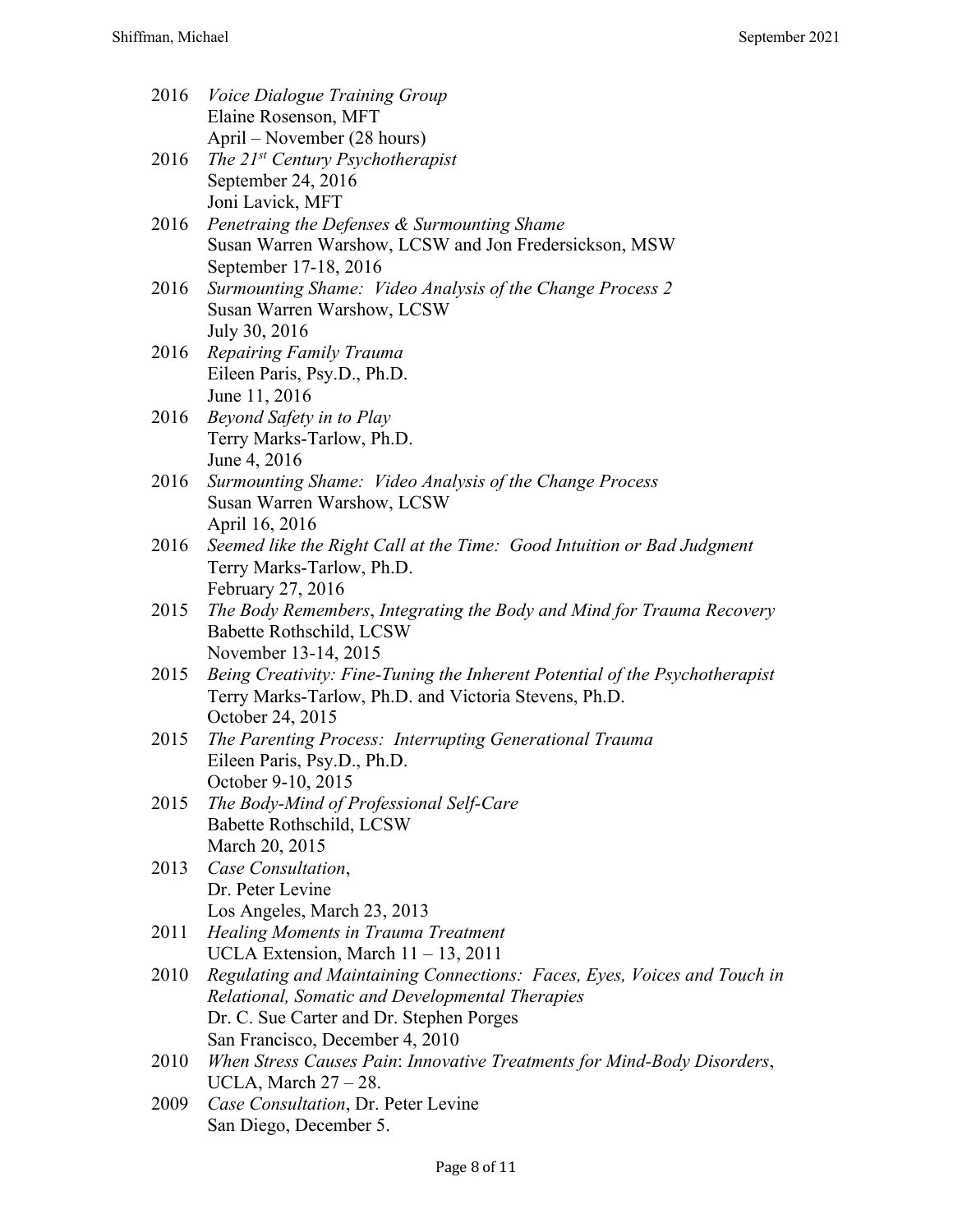2005 *Evolution of Psychotherapy Conference: Voice of the Masters* Anaheim Convention Center, December 7 – 11, 2005.

# **Selected Meditation Workshops and Trainings**

Dharma Study with Rev. Hye Wol Sunim, February 2007 - present Weekly Private Dharma Study Intensive, Rev. Hye Wol Sunim, 2005 -2006 10-Day Vipassana Course, SN Goenka, December 2005 Opening to Drama in Daily Life, John Travis, May 1, 2005 Lovingkindness and the Dhammapada, Rev. Hye Wol Sunim, April 17, 2005 Lovingkindness and the Dhammapada, Rev. Hye Wol Sunim, March 20, 2005 When Jealousy and Envy Sweep Us Away, Then What?, Yvonne Rand, March 5, 2005 Lovingkindness and the Dhammapada, Rev. Hye Wol Sunim, February 20, 2005 Meditate with Rev. Hye Wol Sunim, Rev. Hye Wol Sunim, January 30, 2005 10-Day Vipassana Retreat, SN Goenka, December 2004 Half-Day of Mindfulness, Rev. Hye Wol Sunim, December 5, 2004 Half-Day of Mindfulness, Rev. Hye Wol Sunim, November 14, 2004 7-Day Vipassana Retreat, Victor Byrd, June 13, 2004 14-month Satipatthana Sutta Study, Rev. Hye Wol Sunim, 2004-2005 Working with Difficult Relationships, Yvonne Rand, January 31, 2004 Embracing Your Life with the Heart of a Buddha, Tara Brach, January 16, 2004 Transforming Ourselves, Transforming the World, Diana Winston & Donald Rothberg, October 26, 2003 Paying Attention to Body and Mind, Ruth Denison, July 12, 2003 Knowledge of Oneself and the Dhamma, Jason Siff, May 31, 2003 Why Aren't You Smiling, Wes Nisker, May 24, 2003 Practice in Daily Life, Jason Siff, May 3, 2003 Tranquility and Concentration, Jason Siff, April 5, 2003 7 Day Vipassana retreat Discernment and Investigation in Meditation, Jason Siff, March 1, 2003 Realizing the Treasure of the Dharma, Ed Brown, February 22, 2003 Awareness in Meditation, Jason Siff, February 15, 2003 One Dharma & the Awakening of Faith, Joseph Goldstein & Sharon Salzberg, Jan 14, 2003 10 Day Vipassana Course, SN Goenka, December 2002 Meditation Workshop, Jason Siff, November 16, 2002 Awakening in the Body, Julie Wester, November 9, 2002 A limitless Invitation, Trudy Goodman, October 19, 2002 Meditation Workshop, Jason Siff, October 12, 2002 Meditation Workshop, Jason Siff, September 21, 2002 The Spirit of Practice, John Travis, September 14, 2002 Meditation Workshop, Jason Siff, July 20, 2002 Relationship as Practice, Debra Chamberlin-Taylor, June 22, 2002 Meditation Workshop, Jason Siff, June 8, 2002 Entering the Heart of Creativity, Mayumi Oda, May 18, 2002 Meditation Workshop, Jason Siff, May 11, 2002 7-Day Jhana and Satipatthana Retreat, Leigh Brasington, April 29, 2002 Lovingkindness Meditation, Guy Armstrong & Sally Clough, April 20, 2002 Meditation Workshop, Jason Siff, April 13, 2002 The Rhythm of Connection, Trudy Goodman, March 30, 2002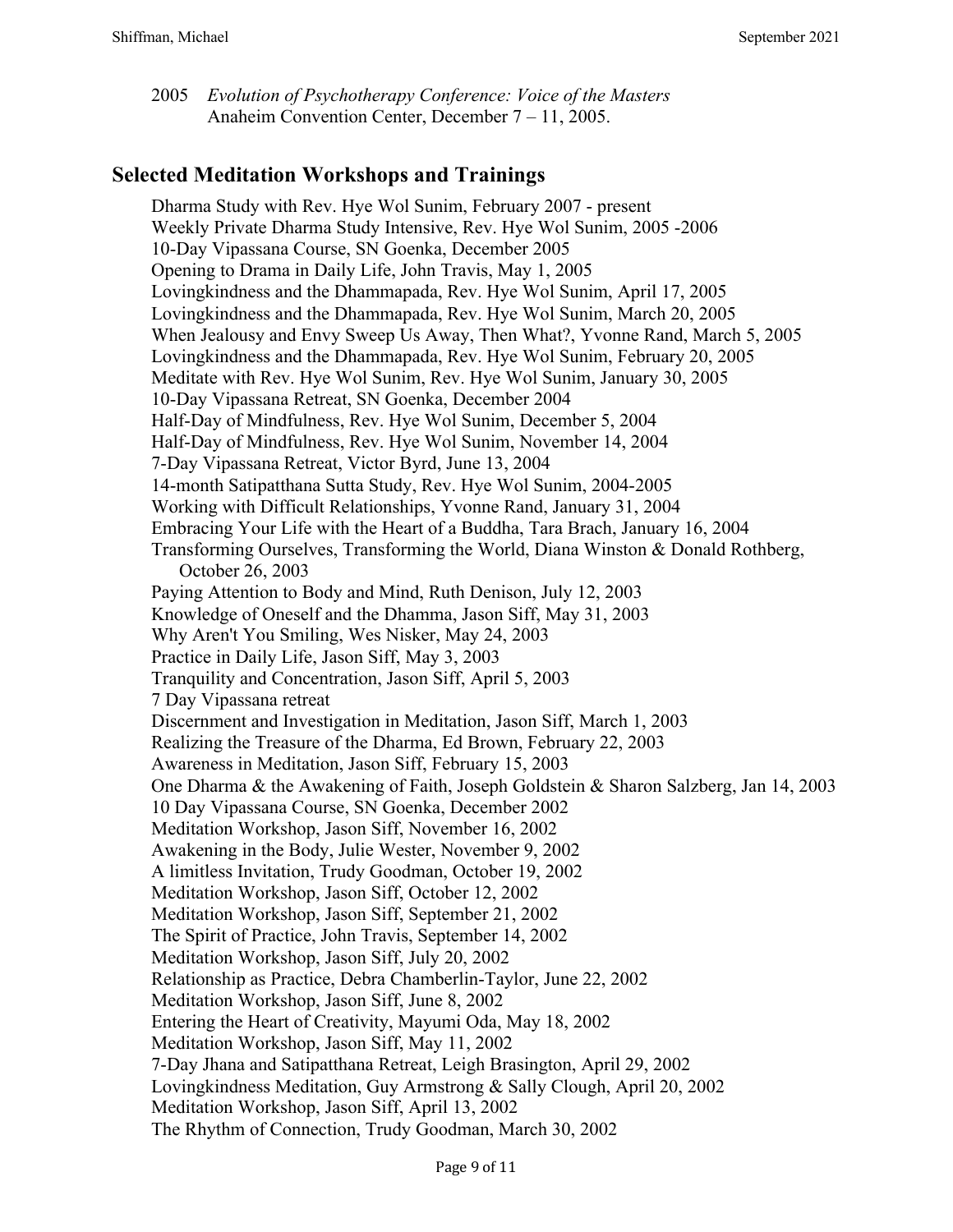Trusting your Buddha Knowing, James Baraz, March 23, 2002 Meditation Workshop, Jason Siff, March 9, 2002 Unlearning Meditation, Jason Siff, February 23, 2002 Meditation Workshop, Jason Siff, February 9, 2002 Core Practice: A Complete Experience, Shinzen Young, January 12, 2002 Awakening in the Body, Julie Wester, November 10, 2001 Coming Back to Life, Joanna Macy, August 18, 2001 The Body in Spiritual Practice, Robert Hall, July 28, 2001 Entering the Heart of Creativity, Mayumi Oda, May 26, 2001 Why Aren't You Smiling?, Wes Nisker, April 21, 2001 The Happiness of the Buddha, Howard Cohn, March 17, 2001 Sunlun Meditation, Ralph Steele, February 3, 2001 The Power of Intention, James Baraz, January 20, 2001 Wisdom and Compassion, James Baraz and Joseph Goldstein, January 19, 2001 10-Day Vipassana Course, SN Goenka, December 1999 7-Day Vipassana Retreat, Shinzen Young, December 1997 7-Day Vipassana Retreat, Shinzen Young, December 1995

# **Community Service**

Founder, L.A. Dharma, 1999.

Past Chair, Region 2 Steering Committee, Adult Children of Alcoholics, 1992 - 1993.

Trustee, Adult Children of Alcoholics, World Service Organization, 1990 - 1993.

Chair, Office Committee, Adult Children of Alcoholics, World Service Organization, 1992.

Region 2 Trustee, Adult Children of Alcoholics, World Service Organization, 1991 - 1992.

Office Committee, Adult Children of Alcoholics, World Service Organization, 1990 - 1992.

Organizer and Speaker, *Pathways to Recovery*, December 7, 1991.

Ballot Committee, Adult Children of Alcoholics, World Service Organization, 1990.

Chairperson, Adult Children of Alcoholics Annual Birthday Party, 1990.

Co-chair, Adult Children of Alcoholics Annual Birthday Party, 1989.

Secretary, Los Angeles Chapter of the National Organization for Changing Men, 1989.

National Council of the National Organization for Changing Men, 1987 - 1989.

Chairperson, Roster Committee, National Organization for Changing Men, 1987 - 1989.

Co-chair, Adult Children of Alcoholics Annual Birthday Party, 1988.

Chair, Strategic Planning Committee, National Organization for Changing Men, 1987.

Regional Planning Committee, National Organization for Changing Men, 1985 - 1986.

Board of Directors, Los Angeles Chapter of the National Organization for Changing Men, 1985-86

Co-Founder, Los Angeles Chapter of the National Organization for Changing Men, 1985

Co-founder, Another Way: *Men Exploring Alternatives to Violence*. The domestic violence project of the Los Angeles Chapter of the National Organization for Changing Men, 1985.

Co-coordinator, *Conference on Men's Lives and Masculinity*, USC, September 14, 1985.

California Men's Gathering Planning Committee, 1984.